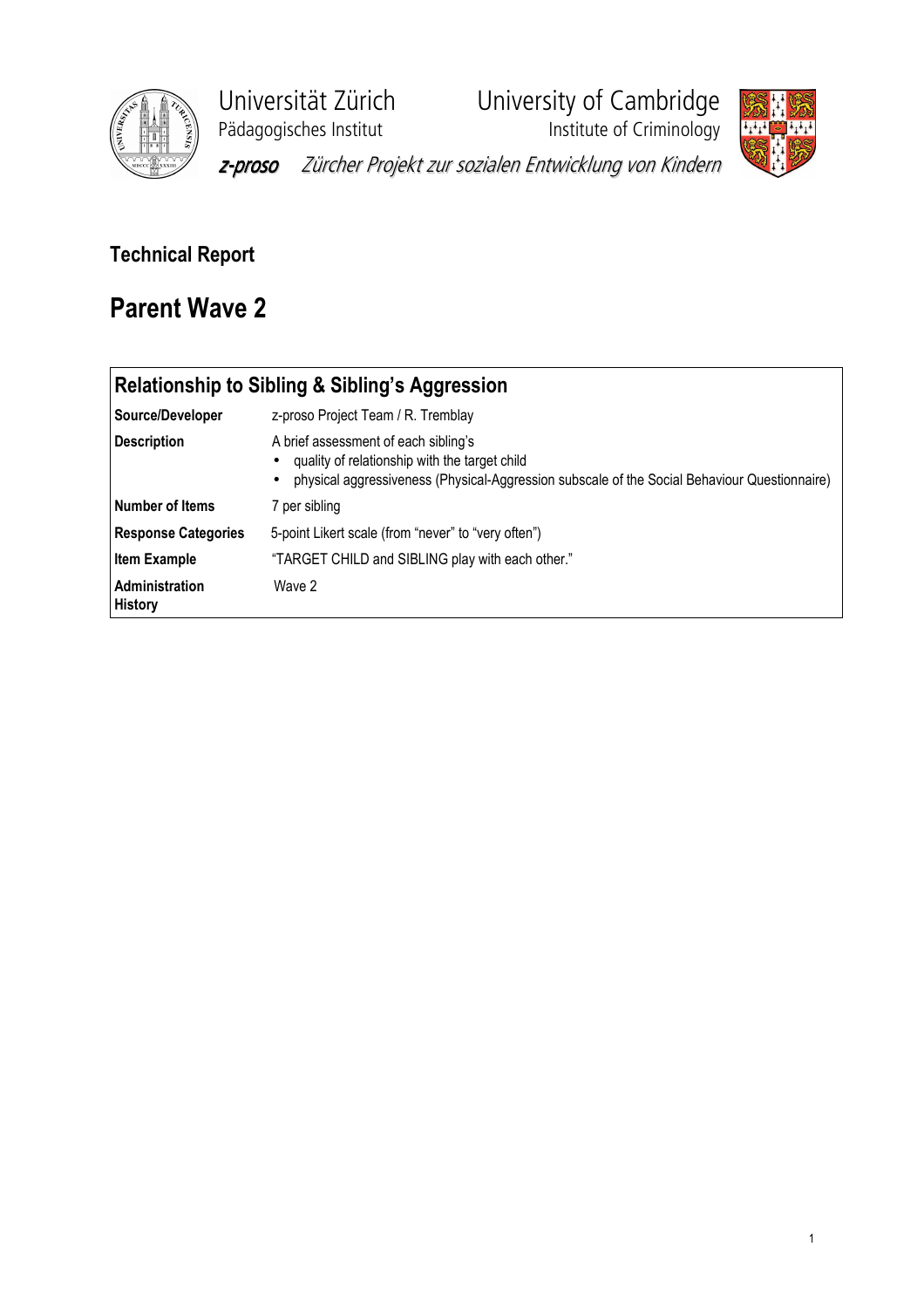|                                        |                                                                                                                                | Relationship to Sibling & Sibling's Aggression Scale - Subscale "First Sibling's Relationship with the Target                                              |                                         |                                  |              |                               |                      |                |                           |                                                  |                        |  |  |
|----------------------------------------|--------------------------------------------------------------------------------------------------------------------------------|------------------------------------------------------------------------------------------------------------------------------------------------------------|-----------------------------------------|----------------------------------|--------------|-------------------------------|----------------------|----------------|---------------------------|--------------------------------------------------|------------------------|--|--|
| Child"<br>Variable<br><b>Values</b>    | 5-point Likert scale<br>$\bullet$<br>1-<br>never<br>$2-$<br>rarely<br>3-<br>sometimes<br>4-<br>often<br>5-<br>very often<br>7- | Does not apply (MISSING)                                                                                                                                   |                                         |                                  |              |                               |                      |                |                           |                                                  |                        |  |  |
|                                        | 8-<br>9-                                                                                                                       | Don't know/ Can't remember (MISSING)<br>No answer/ Answer refused (MISSING)                                                                                |                                         |                                  |              |                               |                      |                |                           |                                                  |                        |  |  |
| Variable                               |                                                                                                                                |                                                                                                                                                            |                                         |                                  |              |                               |                      |                |                           |                                                  |                        |  |  |
| Wording &                              | Variable Name                                                                                                                  | Label                                                                                                                                                      |                                         | Wording                          |              |                               |                      |                |                           |                                                  | Missings (%)           |  |  |
| Case                                   | P2_14110_1                                                                                                                     | Relationship with the                                                                                                                                      |                                         | and play with each other         |              |                               |                      |                |                           |                                                  | 0                      |  |  |
| <b>Summary</b>                         | P2_14110_2                                                                                                                     | target child 2                                                                                                                                             | target child 1<br>Relationship with the |                                  |              | and get along with each other |                      |                |                           |                                                  | $(0.0\%)$<br>$(0.0\%)$ |  |  |
|                                        | P2_14110_3                                                                                                                     | Relationship with the<br>target child 3                                                                                                                    |                                         | and have an argument             |              |                               |                      |                |                           |                                                  | $(0.1\%)$              |  |  |
|                                        | P2_14110_4                                                                                                                     | Relationship with the<br>target child 4                                                                                                                    |                                         | and physically attack each other |              |                               |                      |                |                           |                                                  |                        |  |  |
|                                        | Total $N = 832$                                                                                                                |                                                                                                                                                            |                                         |                                  |              |                               |                      |                |                           |                                                  | $(0.0\%)$              |  |  |
| <b>Descriptive</b>                     |                                                                                                                                |                                                                                                                                                            |                                         |                                  |              |                               |                      |                |                           |                                                  |                        |  |  |
| <b>Statistics</b>                      | Variable<br>Name                                                                                                               | Label                                                                                                                                                      | Mean                                    | <b>Standard</b><br>Deviation     | Min.         | Max.                          | <b>Skewness</b>      | Kurtosis       | Item-Scale<br>Correlation | $\alpha$ If Item<br>Removed<br>$(\alpha = .605)$ |                        |  |  |
|                                        | P2_14110_1                                                                                                                     | Relationship with                                                                                                                                          | 4.05                                    | .931                             | $\mathbf{1}$ | 5                             | - 752                | $-061$         | .259                      | .633                                             |                        |  |  |
|                                        | P2_14110_2                                                                                                                     | the target child 1<br>Relationship with<br>the target child 2                                                                                              | 3.97                                    | .782                             | 1            | 5                             | $-417$               | $-074$         | .534                      | .433                                             |                        |  |  |
|                                        | P2_14110_3r                                                                                                                    | Relationship with<br>the target child 3                                                                                                                    | 2.84                                    | .850                             | 1            | 5                             | .406                 | .309           | .416                      | .512                                             |                        |  |  |
|                                        | P2_14110_4r                                                                                                                    | Relationship with<br>the target child 4                                                                                                                    | 3.61                                    | .924                             | $\mathbf{1}$ | 5                             | - 064                | $-575$         | .365                      | .551                                             |                        |  |  |
| <b>Sum Index</b><br><b>Descriptive</b> |                                                                                                                                | Comments: The variables P2_14110_3 and P2_14110_4 have been reverse-scored.<br>First Sibling's Relationship with the Target Child Subscale (P2_S1getalong) |                                         | <b>Standard</b>                  |              |                               | Skew-                |                |                           | <b>ANOVA</b>                                     |                        |  |  |
| <b>Statistics</b>                      | Group                                                                                                                          | N                                                                                                                                                          | Mean                                    | Deviation                        | Min.         | Max.                          | ness                 | Kurtosis       | df                        | F                                                | p                      |  |  |
|                                        | Full sample                                                                                                                    | 832                                                                                                                                                        | 3.62                                    | .591                             | 1.25         | 5.00                          | $-221$               | .417           |                           |                                                  |                        |  |  |
|                                        | Gender                                                                                                                         |                                                                                                                                                            |                                         |                                  |              |                               |                      |                | 1                         | 7.33                                             | .007                   |  |  |
|                                        | Girls                                                                                                                          | 376                                                                                                                                                        | 3.68                                    | .551                             | 2.00         | 5.00                          | $-068$               | $-0.15$        |                           |                                                  |                        |  |  |
|                                        | Boys                                                                                                                           | 456                                                                                                                                                        | 3.57                                    | .619                             | 1.25         | 5.00                          | $-263$               | .528           |                           |                                                  |                        |  |  |
|                                        | Treatment                                                                                                                      |                                                                                                                                                            |                                         |                                  |              |                               |                      |                | 3                         | .985                                             | .399                   |  |  |
|                                        | Control<br>Triple P                                                                                                            | 222<br>185                                                                                                                                                 | 3.60<br>3.65                            | .573<br>.593                     | 2.00<br>1.50 | 5.00<br>5.00                  | $-0.049$<br>$-0.355$ | $-038$<br>.940 |                           |                                                  |                        |  |  |
|                                        | <b>PATHS</b>                                                                                                                   | 246                                                                                                                                                        | 3.58                                    | .586                             | 1.50         | 5.00                          | $-161$               | .571           |                           |                                                  |                        |  |  |
|                                        | Combination                                                                                                                    | 179                                                                                                                                                        | 3.66                                    | .619                             | 1.25         | 5.00                          | $-379$               | .415           |                           |                                                  |                        |  |  |
|                                        | Language                                                                                                                       |                                                                                                                                                            |                                         |                                  |              |                               |                      |                | 8                         | 13.26                                            | .000                   |  |  |
|                                        | German                                                                                                                         | 562                                                                                                                                                        | 3.50                                    | .556                             | 1.25         | 4.75                          | $-299$               | .741           |                           |                                                  |                        |  |  |
|                                        | Albanian                                                                                                                       | 53                                                                                                                                                         | 4.08                                    | .561                             | 2.75         | $5.00$                        | .091                 | $-670$         |                           |                                                  |                        |  |  |
|                                        | Bos./Cro./ Serb.                                                                                                               | 62                                                                                                                                                         | 3.91                                    | .626                             | 2.50         | 5.00                          | $-365$               | $-512$         |                           |                                                  |                        |  |  |
|                                        | English                                                                                                                        | 11                                                                                                                                                         | 3.66                                    | .422                             | 3.00         | 4.25                          | .093                 | $-1.19$        |                           |                                                  |                        |  |  |
|                                        | Italian                                                                                                                        | 12                                                                                                                                                         | 3.29                                    | .797                             | 2.00         | 4.50                          | $-0.303$             | $-533$         |                           |                                                  |                        |  |  |

Comments:

1) The variables P2\_14110\_3 and P2\_14110\_4 have been reverse-scored and then the scale has been constructed by taking the average of

Portuguese 41 3.95 .463 3.00 5.00 .164 -.441 Spanish 26 3.56 .526 2.25 4.50 -.637 .155 Tamil 34 3.94 .502 3.00 5.00 .118 -.846 Turkish 31 3.68 .606 2.25 4.50 -.851 .287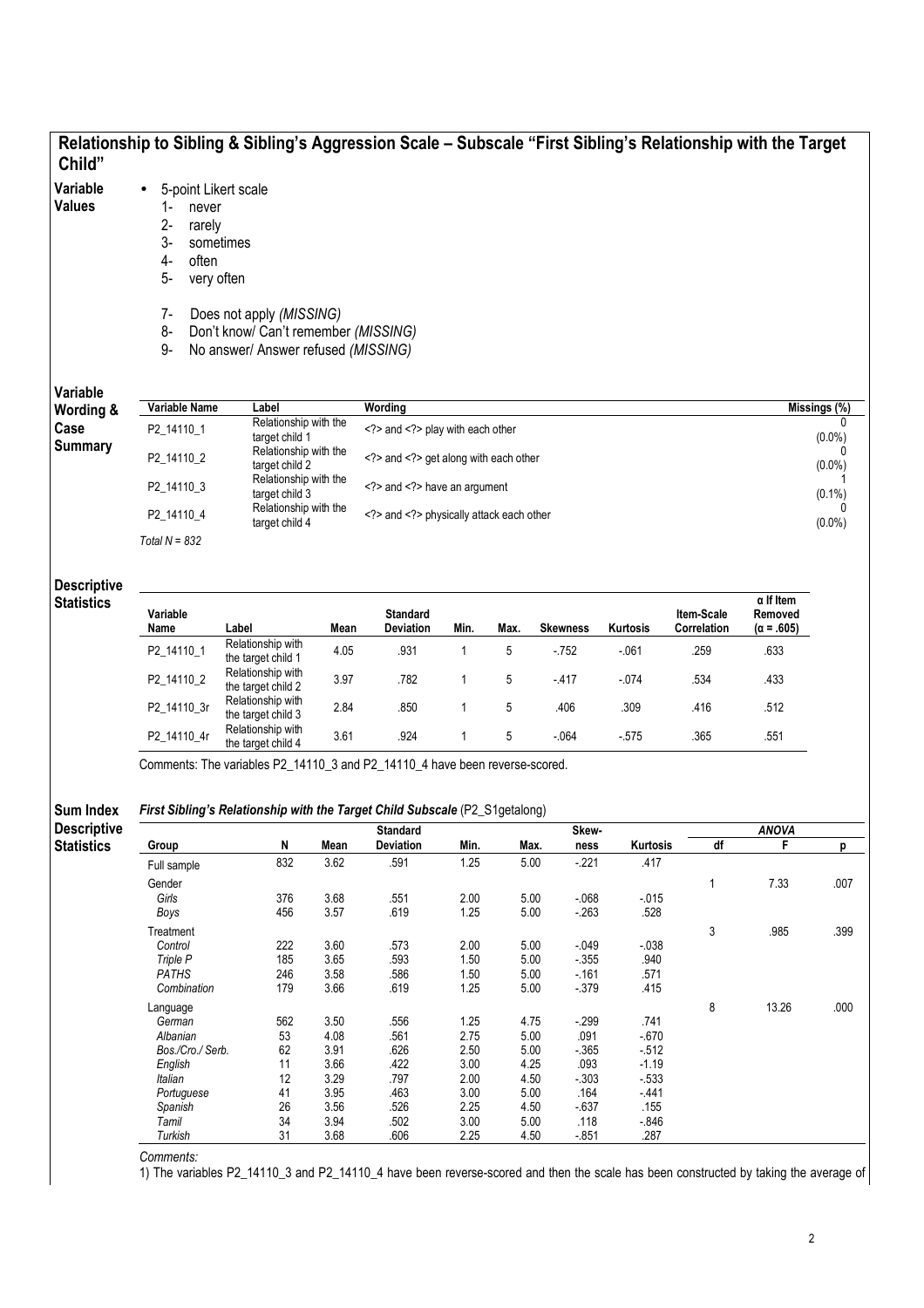all the variables. The maximum number of missing values allowed was 1. For the purpose of rescaling, 1 has been subtracted from the total scale.

2) The results of the ANOVA are significant for the gender groups (F(1,830) =7.33, p < 01) and the language groups (F(8,823) =13.26, p < 001). ANOVA yielded no significant results for the treatment groups  $(F(3,828) = .985, p > .05)$ .

| Subscales &                                                   |                  | Full<br>Sample     |            |                 | Girls          |            |                 | <b>Boys</b>    |            |
|---------------------------------------------------------------|------------------|--------------------|------------|-----------------|----------------|------------|-----------------|----------------|------------|
| Variable                                                      | r                | P <sub>2</sub>     | N          |                 | P <sub>2</sub> | N          |                 | P <sub>2</sub> | N          |
| <b>Subscales</b><br>First Sibling's Physical<br>Aggressivenss | $-0.312$         | $***$              | 831        | $-.304$         | $***$          | 376        | $-.315$         | $***$          | 455        |
| Parent SBQ<br>Aggression<br>Prosociality                      | $-0.372$<br>.282 | $***$<br>$***$     | 830<br>828 | $-.370$<br>.235 | $***$<br>$***$ | 375<br>372 | $-.361$<br>.297 | $***$<br>$***$ | 455<br>456 |
| Teacher SBQ                                                   |                  |                    |            |                 |                |            |                 |                |            |
| Aggression<br>Prosociality                                    | $-.083$<br>.080  | $\star$<br>$\star$ | 812<br>813 | $-.073$<br>.068 | ns<br>ns       | 370<br>371 | $-.064$<br>.045 | ns<br>ns       | 442<br>442 |
| Child SBQ<br>Aggression                                       | $-156$           | $***$              | 822        | $-.043$         | ns             | 372        | $-.205$         | $***$          | 450        |
| Prosociality                                                  | .024             | ns                 | 822        | $-.055$         | ns             | 372        | .037            | ns             | 450        |

Comments :First Sibling's Relationship with the Target Child has a moderate and negative correlation with the First Sibling's Physical Aggressiveness. This measure is also correlated with child aggression and prosociality with the expected signs, though the correlations are higher for the parent-reported measures of child aggression and prosociality. Overall, the subscale yields higher predictive validity for the parent-reported measures.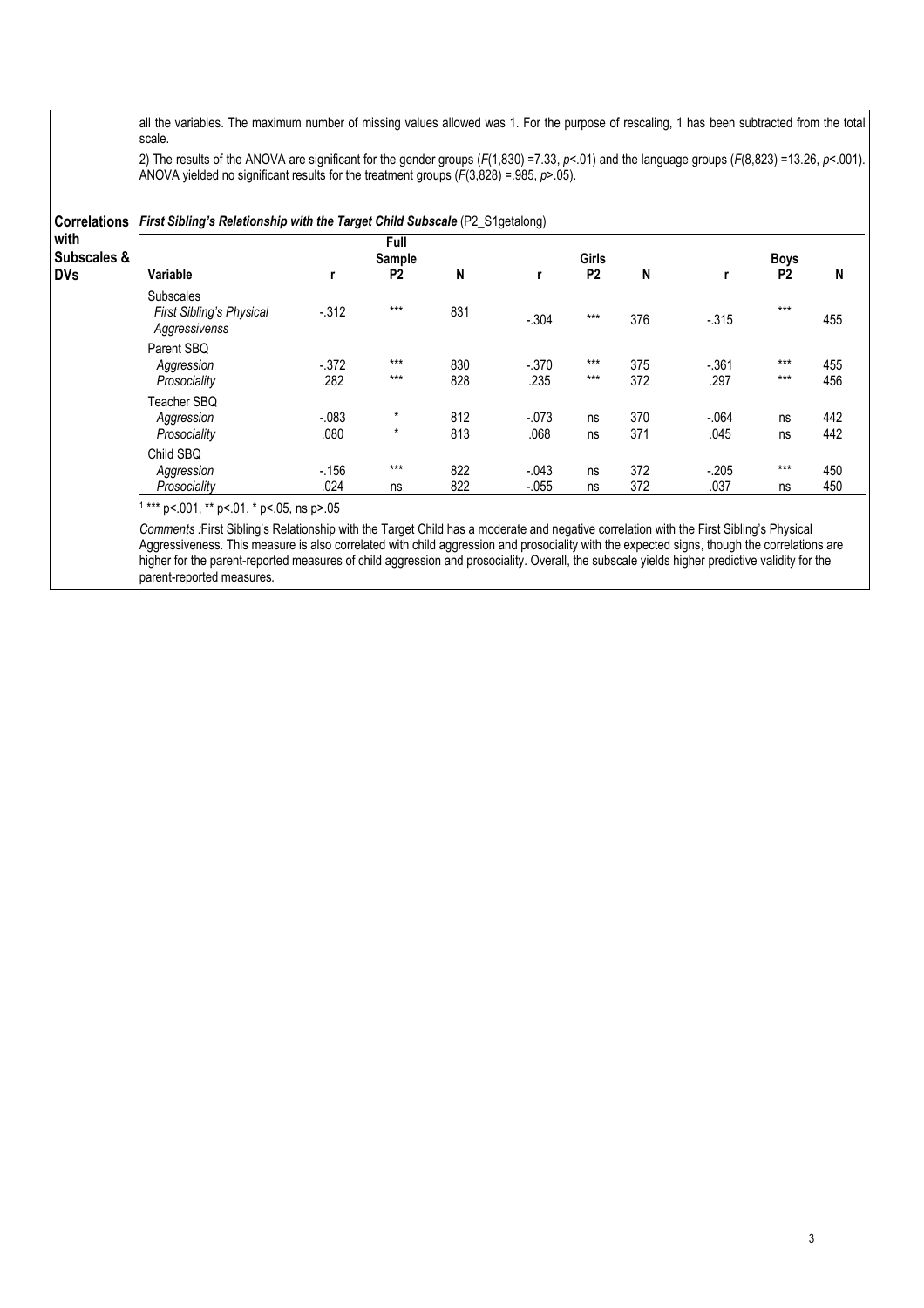|                                         |                                                                                           | Relationship to Sibling & Sibling's Aggression Scale - Subscale "First Sibling's Physical Aggressiveness" |              |                                   |              |              |                 |              |                           |                                                  |              |  |
|-----------------------------------------|-------------------------------------------------------------------------------------------|-----------------------------------------------------------------------------------------------------------|--------------|-----------------------------------|--------------|--------------|-----------------|--------------|---------------------------|--------------------------------------------------|--------------|--|
| Variable<br><b>Values</b>               | 5-point Likert scale<br>1-<br>never<br>$2 -$<br>rarely<br>$3-$<br>often<br>4-<br>5-<br>7- | sometimes<br>very often<br>Does not apply (MISSING)                                                       |              |                                   |              |              |                 |              |                           |                                                  |              |  |
|                                         | 8-<br>9-                                                                                  | Don't know/ Can't remember (MISSING)<br>No answer/ Answer refused (MISSING)                               |              |                                   |              |              |                 |              |                           |                                                  |              |  |
| Variable                                | Variable Name                                                                             | Label                                                                                                     |              | Wording                           |              |              |                 |              |                           |                                                  | Missings (%) |  |
| Wording &<br>Case<br><b>Summary</b>     | P2_14110_5                                                                                | First Sibling's<br>physical<br>aggressiveness 1                                                           |              | gets into fights                  |              |              |                 |              |                           |                                                  | 3<br>(0.4% ) |  |
|                                         | P2_14110_6                                                                                | First Sibling's<br>physical<br>aggressiveness 2                                                           |              | kicks, bites, hits other children |              |              |                 |              |                           |                                                  |              |  |
|                                         | P2_14110_7                                                                                | First Sibling's<br>physical<br>aggressiveness 3                                                           |              | physically attacks people         |              |              |                 |              |                           |                                                  | 2<br>(0.2%)  |  |
| <b>Descriptive</b>                      | Total $N = 832$                                                                           |                                                                                                           |              |                                   |              |              |                 |              |                           |                                                  |              |  |
| <b>Statistics</b>                       | Variable<br>Name                                                                          | Label                                                                                                     | Mean         | <b>Standard</b><br>Deviation      | Min.         | Max.         | <b>Skewness</b> | Kurtosis     | Item-Scale<br>Correlation | $\alpha$ If Item<br>Removed<br>$(\alpha = .770)$ |              |  |
|                                         | P2_14110_5                                                                                | First Sibling's<br>physical<br>aggressiveness 1<br>First Sibling's                                        | 1.68         | .863                              | $\mathbf{1}$ | 5            | 1.08            | .387         | .533                      | .789                                             |              |  |
|                                         | P2_14110_6                                                                                | physical<br>aggressiveness 2<br>First Sibling's                                                           | 1.54         | .737                              | 1            | 5            | 1.14            | .457         | .663                      | .627                                             |              |  |
|                                         | P2_14110_7                                                                                | physical<br>aggressiveness 3                                                                              | 1.47         | .697                              | 1            | 4            | 1.35            | 1.03         | .637                      | .662                                             |              |  |
| Sum Index                               |                                                                                           | First Sibling's Physical Aggressiveness Subscale (P2_S1PHYAGGR)                                           |              |                                   |              |              |                 |              |                           |                                                  |              |  |
| <b>Descriptive</b><br><b>Statistics</b> | Group                                                                                     | N                                                                                                         | Mean         | <b>Standard</b><br>Deviation      | Min.         | Max.         | Skew-<br>ness   | Kurtosis     | df                        | <b>ANOVA</b><br>F                                | р            |  |
|                                         | Full sample                                                                               | 831                                                                                                       | 1.56         | .637                              | 1.00         | 4.00         | 1.20            | .921         |                           |                                                  |              |  |
|                                         | Gender<br>Girls                                                                           | 376                                                                                                       | 1.54         | .621                              | 1.00         | 4.00         | 1.25            | 1.16         | $\mathbf{1}$              | .847                                             | .358         |  |
|                                         | Boys                                                                                      | 455                                                                                                       | 1.58         | .650                              | 1.00         | 4.00         | 1.15            | .759         |                           |                                                  |              |  |
|                                         | Treatment<br>Control                                                                      | 221                                                                                                       | 1.62         | .662                              | 1.00         | 3.33         | .901            | $-332$       | $\ensuremath{\mathsf{3}}$ | 1.59                                             | .190         |  |
|                                         | Triple P                                                                                  | 185                                                                                                       | 1.58         | .640                              | 1.00         | 4.00         | 1.38            | 2.20         |                           |                                                  |              |  |
|                                         | PATHS                                                                                     | 246                                                                                                       | 1.56         | .665                              | 1.00         | 4.00         | 1.25            | .917         |                           |                                                  |              |  |
|                                         | Combination                                                                               | 179                                                                                                       | 1.48         | .554                              | 1.00         | 3.67         | 1.27            | 1.40         |                           |                                                  |              |  |
|                                         | Language<br>German                                                                        | 561                                                                                                       | 1.60         | .633                              | 1.00         | 4.00         | 1.09            | .742         | 8                         | 2.97                                             | .003         |  |
|                                         | Albanian                                                                                  | 53                                                                                                        | 1.62         | .720                              | 1.00         | 4.00         | 1.34            | 1.42         |                           |                                                  |              |  |
|                                         | Bos./Cro./ Serb.                                                                          | 62                                                                                                        | 1.30         | .464                              | 1.00         | 3.00         | 1.90            | 3.30         |                           |                                                  |              |  |
|                                         | English                                                                                   | 11                                                                                                        | 1.76         | .474                              | 1.33         | 2.67         | .949            | $-402$       |                           |                                                  |              |  |
|                                         | Italian                                                                                   | 12                                                                                                        | 1.35         | .668                              | 1.00         | 3.33         | 2.77            | 8.34         |                           |                                                  |              |  |
|                                         | Portuguese<br>Spanish                                                                     | 41<br>26                                                                                                  | 1.40<br>1.63 | .528<br>.768                      | 1.00<br>1.00 | 3.00<br>3.33 | 1.33<br>1.19    | 1.16<br>.206 |                           |                                                  |              |  |
|                                         | Tamil                                                                                     | 34                                                                                                        | 1.37         | .543                              | 1.00         | 3.00         | 1.50            | 1.60         |                           |                                                  |              |  |
|                                         | Turkish                                                                                   | 31                                                                                                        | 1.72         | .808                              | 1.00         | 3.67         | .865            | $-423$       |                           |                                                  |              |  |